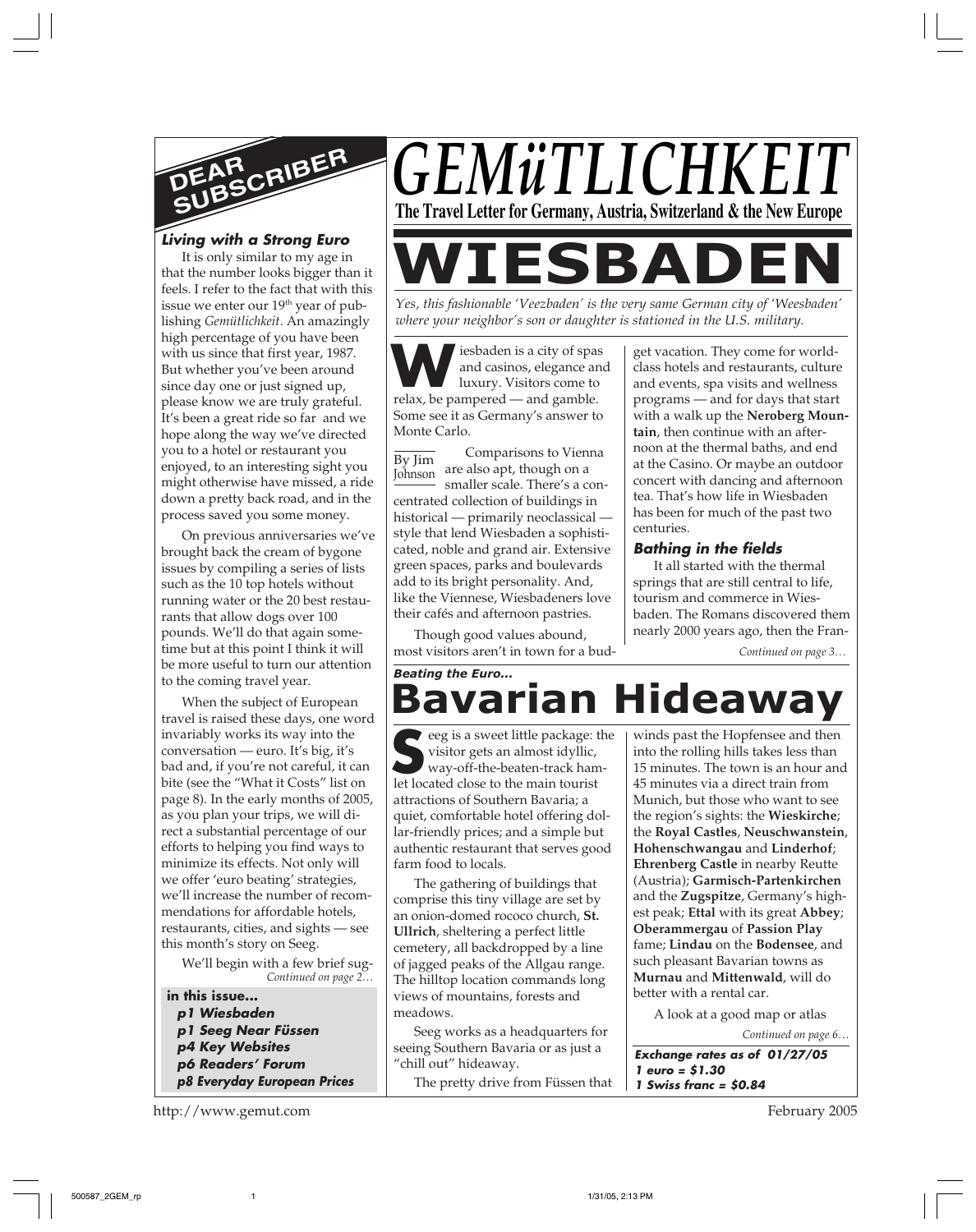#### *DEAR SUBSCRIBER Continued from page 1*

gestions, several of which we'll expand upon in coming issues:

**• Rent an apartment:** Or a house, chalet, or condo where you can cook some or all of your own meals. On a per square foot basis vacation rentals are cheaper than hotels and you control costs by paying in advance in dollars and limiting restaurant exposure. We recommend **Drawbridge to Europe** www.drawbridgetoeurope.com).

**• Try an 'Untour'** (www.untours.com): At *Gemütlichkeit* we're all about unstructured, independent travel, but this 30-year-old company's packages offer minimal shoulder-rubbing with fellow travelers and great prices that include carefully-chosen accommodations with fully-equipped kitchen; a rail pass or rental car; first-rate, location-specific reference materials; and roundtrip air, all starting at about \$1900 per person, less without air. We'll do a full story on Untours in an upcoming issue.

**• Look for 'Bib' Hotels:** Michelin's *Red Guides* identify hotels offering "good accommodations at moderate prices." The Germany guide marks hotels offering double rooms with breakfast for less than 90 euros. In Switzerland, the ceiling is 180 Swiss francs, not as good a deal. (There is no *Red Guide* for Austria.) The guides list many hotels with rooms in these lower price ranges, but those given the 'Bib' (Bibendum,

the "Michelin Man") designation are the best of the lot. *Gemütlichkeit* has stayed in or inspected a number of "Bib" hotels and found them to be excellent value.

**• Trust Priceline:** Because a credit card commitment is required before the name of the hotel you are bidding on is revealed, many are wary of the Priceline.com process. However, with the bidder able to specify a fairly specific geographic location — Munich Airport, Munich City Center South and Munich City Center North — and a level of quality — 4-star superior, 3-star quality, 2-star economy — it's hard to go very far wrong. And the savings can be huge. Here are some recent Priceline successful hotel bids, according to posts at www.biddingfortravel.com (by the way, be sure to visit this site before making a Priceline bid): **Zürich Marriott**, \$84; **Munich Airport Marriott**, \$50; Vienna's **Le Meridien**, \$91, **Mercure Vienna Zentrum**, \$50. These are 'per room' prices. To compare, I checked the Zürich Marriott's website and got a quote of \$185 per night.

**• Don't Buy 'Stuff' in Europe:** Try to leave the U.S. as fully equipped as possible. Items like batteries, aspirin, cough drops, hand lotion, paperback books in English, voltage converters, etc., are much more expensive when purchased in Europe. The battery charger for my Nokia GSM phone failed while in Austria in December and a replacement cost E25 or about \$33. Here in the U.S. at the local AT&T store it

#### was \$14.95.

**• Monitor Bottled Water Consumption:** At one point during our last trip I realized we were sometimes spending as much as \$15 per day on water. In Switzerland a small bottle of mineral water was often more expensive than a *Stange* (small draft beer). Restaurants will serve tap water if you ask for it and you might also bring a water bottle from the U.S. to fill from the sink in your hotel room.

**• Cover Less Territory:** Train travelers will save by limiting travel to one country. In Germany a couple with a **German Twin Pass** can ride the fastest, sleekest ICE trains for as little as \$24.30 per person, per day. Switzerland's best per day, per person rail deal is the consecutive day **Swiss Saver Pass** that ranges in price from \$11.33 to \$58, depending on number of days (the more days, the better the price) and class of service.

*Continued on page 8…*

#### **Using Gemütlichkeit**

• Hotel prices listed are for one night. Discounts are often available for longer stays.

• All hotel prices include breakfast unless otherwise noted.

• Local European telephone area codes carry the "0" required for in-country dialing. To phone establishments from outside the country, such as from the USA, do not dial the first "0".

#### **Logging on to our Website**

Back issues in text format from January 1993, except for the most recent 12, are available free to subscribers only at http://www.gemut.com (click on "Members"). To access the issues enter the user name and password published in this space each month. The new codes are:

User Name: **seiw** Password: **9898**

| <b>GEMüTLICHKEIT</b><br>Vol. 19, No. 1                                                                                                                                                                                                                                                                                                                                                                |                                                                                                          | <b>HOTEL RESTAURANT RATING KEY</b>                                                                                                                         |                                                |                                                                                                                                |                                                                                                  |
|-------------------------------------------------------------------------------------------------------------------------------------------------------------------------------------------------------------------------------------------------------------------------------------------------------------------------------------------------------------------------------------------------------|----------------------------------------------------------------------------------------------------------|------------------------------------------------------------------------------------------------------------------------------------------------------------|------------------------------------------------|--------------------------------------------------------------------------------------------------------------------------------|--------------------------------------------------------------------------------------------------|
| February 2005                                                                                                                                                                                                                                                                                                                                                                                         | The Travel Letter for Germany, Austria, Switzerland & the New Europe                                     | <b>Rating Scale</b><br>Excellent                                                                                                                           | <b>Scale</b><br>$16 - 20$                      | <b>Restaurant Criteria</b><br>Food                                                                                             | 65%                                                                                              |
| <b>Publishers:</b><br>Editor:<br><b>Senior Wrtier:</b><br><b>Contributors:</b>                                                                                                                                                                                                                                                                                                                        | Robert H. & Elizabeth S. Bestor<br><b>Robert H. Bestor</b><br>Jim Johnson<br>Mark Honan, Nikki Goth Itoi | Above Average<br>Average<br>Adequate<br>Unacceptable                                                                                                       | 12 - 15<br>$8 - 11$<br>4 -<br>3<br>0<br>$\sim$ | Service<br>Atmosphere                                                                                                          | 20%<br>15%                                                                                       |
| <b>Consulting Editor:</b><br><b>Online Services:</b><br><b>Subscriber Travel Services:</b><br>Gemütlichkeit (ISSN 10431756) is published 10 times each year by UpCountry<br>Publishing, 288 Ridge Road, Ashland OR 97520. TOLL FREE: 1-800/521-<br>6722 or 541/488-8462, fax: 541/488-8468, e-mail travel@gemut.com. Web<br>site: www.gemut.com. Subscriptions are \$67 per year for 10 issues. While | <b>Thomas P. Bestor</b><br><b>Kurt Steffans</b><br><b>Andy Bestor, Laura Riedel</b>                      | <b>Hotel Rating Criteria</b><br>People/Service<br>Location/Setting<br>Guestrooms<br>Public rooms<br>Facilities/Restaurant                                  | 30%<br>15%<br>$30\%$<br>5%<br>20%              | <b>Value Rating</b><br><b>Outstanding Value</b><br>Very Good Value<br>Average Value<br><b>Below Average Value</b><br>A Rip-Off | <b>Scale</b><br>17 - 20<br>$-16$<br>12<br>11<br>9<br>$\sim$<br>5 - 8<br>0<br>4<br>$\blacksquare$ |
| every effort is made to provide correct information, the publishers can make<br>no guarantees regarding accuracy.<br><b>POSTMASTER: SEND ADDRESS CHANGES TO:</b><br>Gemütlichkeit, 288 Ridge Road., Ashland OR 97520                                                                                                                                                                                  |                                                                                                          | <b>Special @Designation</b><br>By virtue of location, decor, charm, warmth of management, or<br>combination thereof, an especially pleasant establishment. |                                                |                                                                                                                                |                                                                                                  |
| Gemütlichkeit                                                                                                                                                                                                                                                                                                                                                                                         |                                                                                                          | $\mathcal{P}$                                                                                                                                              |                                                |                                                                                                                                | February 2005                                                                                    |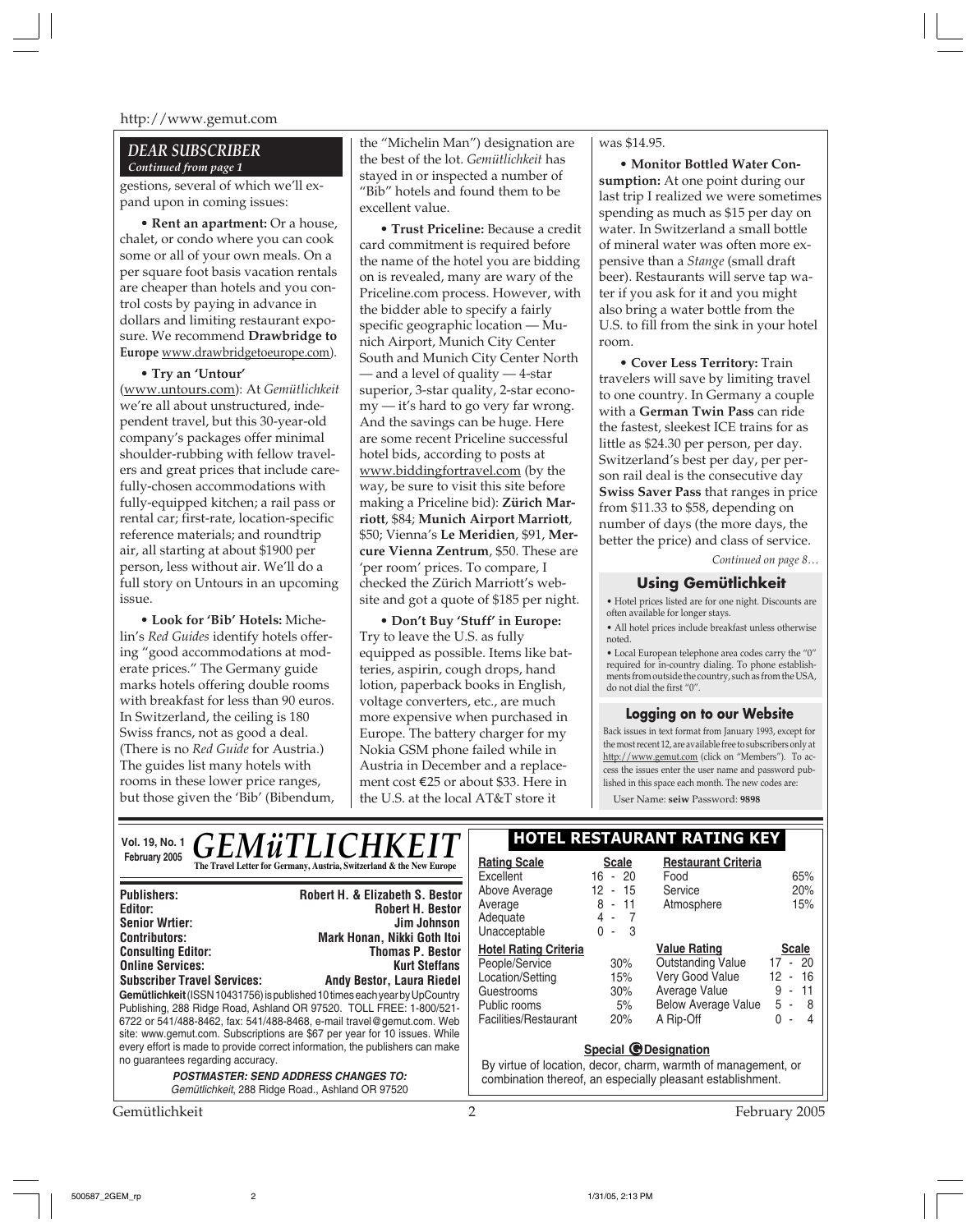#### *SAALACH VALLEY Continued from page 1*

conians took over and in 829 gave the town its name "Wies-baden" — literally bathing in the fields, since the waters bubbled up through the ground to form steaming lakes.

In 1810, ruling Dukes of Nassau built the first Kurhaus, with a casino as an additional source of income, and the city soon became one of Europe's leading spa destinations for royalty and nobility as well as for artists, writers, musicians and philosophers. Goethe came in 1814. Dostoyevsky's, *The Gambler*, is based on Wiesbaden. Wagner worked on *Die Meistersinger von Nürnberg* in Wiesbaden. Kaiser Wilhelm II perhaps left the greatest impact, making it his favorite summer residence and launching an ambitious construction program. At the start of the 20<sup>th</sup> century, Wiesbaden had Germany's largest concentration of millionaires and the spa business boomed. At one time, 66 grand hotels prospered.

The city  $-$  and the country  $$ declined during World War I, but its lack of strategic importance saved it from significant bombing in WW II.

#### **"Jewel of neoclassicism"**

Lovers of art history and architecture will find few renaissance or baroque gems here thanks both to 17<sup>th</sup>century fires and the imperial construction spree. The **Old Town Hall**, built in 1610, is the oldest building and one of the few surviving renaissance examples.

With the extensive 19<sup>th-</sup> and early 20<sup>th</sup>-century construction, Wiesbaden is known for it neoclassic buildings. A walk through town shows the breadth of that construction. With its five towers, the 1862 **Market Church**, dominates the **Market Square**. The **New Town Hall**, built in 1887 in neorenaissance style, was heavily damaged in WWII, and its front façade reflects the relatively hurried nature of reconstruction. To view the original 19th century architecture, go around back.

The most impressive area is the district around the "new" **Kurhaus**, the massive and magnificent Wil-

Gemütlichkeit 3 February 05

#### **Wiesbaden Basics**

**Population:** 270,000

**Elevation:** 83-608 meters (272-1,995 feet)

**Tourist Info:** Wiesbaden Tourist Information, Marktstrasse 6, D-65183 Wiesbaden, tel.: +49/611/17 29 930, fax: 17 29 798, email: tourist-service@wiesbaden.de, web: www.wiesbaden.de.

**Nearest Airport:** Frankfurt (27 km/17 miles)

#### **Driving Distances:**

| Cologne    | 162 km | 100 miles |
|------------|--------|-----------|
| Frankfurt  | 43 km  | 27 miles  |
| Heidelberg | 97 km  | 60 miles  |
| Koblenz    | 98 km  | 61 miles  |
| Munich     | 424 km | 262 miles |

**Rail Travel:** While frequent intercity trains service Wiesbaden, travelers often connect in nearby Mainz and Frankfurt. The Frankfurt Airport is serviced by both German Rail and the regional "S-Bahn."

**City Tour:** Many interiors are not accessible to individuals but can be visited during city sightseeing tours (in English on Saturdays only). Book through Wiesbaden Tourist Information.

#### **Events:**

**• International May Theater Festival,** May 01-31, 2005

**• International Horse Show**, May 13 – 16, 2005

**• The Classic German Street Festival**, June 10 – 11, 2005

**• Rheingau Music Festiva**l, June 25 - August 27, 2005 (in Wiesbaden as well as at historical locations such as at Schloss Johannisberg, the Monastery of Eberbach, and vineyards and village churches in the Rheingau)

**• Rheingau Wine Festival,** August 12-21, 2005 (street festival with 115 wine booths and wines from Rheingau and Wiesbaden vineyards, with music and other entertainment)

helminian structure that opened in 1907. The Kurhaus itself inspires awe. A massive dome towers over a foyer rich with mosaic medallions and marble statues. It houses the ornate **Casino**, where roulette, blackjack and poker are the primary games of choice. Visitors can tour the Casino and even take lessons (jackets and ties required for men and available for rental).

Across the so-called **Bowling Green** with its pools and fountains, the **State Theater**, a masterpiece of neo-baroque, opened in 1896 with an opera festival initiated by Wagner.

The **Nerostrasse** gives a sense of what much of the city must have

looked like in the early 20<sup>th</sup> century. Simple architecture stretches along most of the northern side (save for a tattoo parlor), in a variety of styles. Shops are downstairs, apartments upstairs. This is the city's pub district, popular on warm summer evenings.

For a traditional Roman-Irish bath experience visit the 1913 **Kaiser-Friedrich Therme**, with its gorgeous tile work, archways and grottos. The ritual involves a process of steam rooms, saunas, hot and cold pools and relaxation rooms.

A few blocks away, at the **Kochbrunnen** (Hot Fountain), four swanneck spigots pour steaming water into a marble cauldron under a stone pavilion. Roman baths, medieval bath houses, and great hotels once rimmed this entire square.

Though the former **Palast Hotel** is now apartments, its stone-block structure, wrought-iron balconies, carved statues and intricate scrollwork hint at former majesty. Enrico Caruso once performed and was a guest here.

#### **Shopping**

**Wilhelmstrasse** is the main shopping venue with high-end shops and boutiques. Stop at **Café Blum** (Wilhelmstrasse 44-46) for the best pastries – especially the pineapple and marzipan hometown favorite, *Wiesbadener Törtchen*.

Nearby **Taunusstrasse** is Wiesbaden's "Antique Mile." At #34, the **Kunsthandel Regina-Schmitz-Avila** sells 18<sup>th</sup>- and 19<sup>th</sup>-century German furniture that rivals many museum collections. **C. Rinnelt Antiquariat** at #36 offers old books, many from the early 18<sup>th</sup> century. For art deco it's **Eckhart Lohmann Antiquitäten** at #43 for its collection of paintings, prints and sculpture.

#### **Green space**

Parks and woodlands have long been central to the Wiesbaden experience. The **Kurpark** was designed in 1852 in the style of an English garden. Drive or walk, but don't miss **Hildastrasse**, where upscale modern homes mix with villas from the early  $20<sup>th</sup>$ century. Older red and yellow brick villas run along the **Parkstrasse**.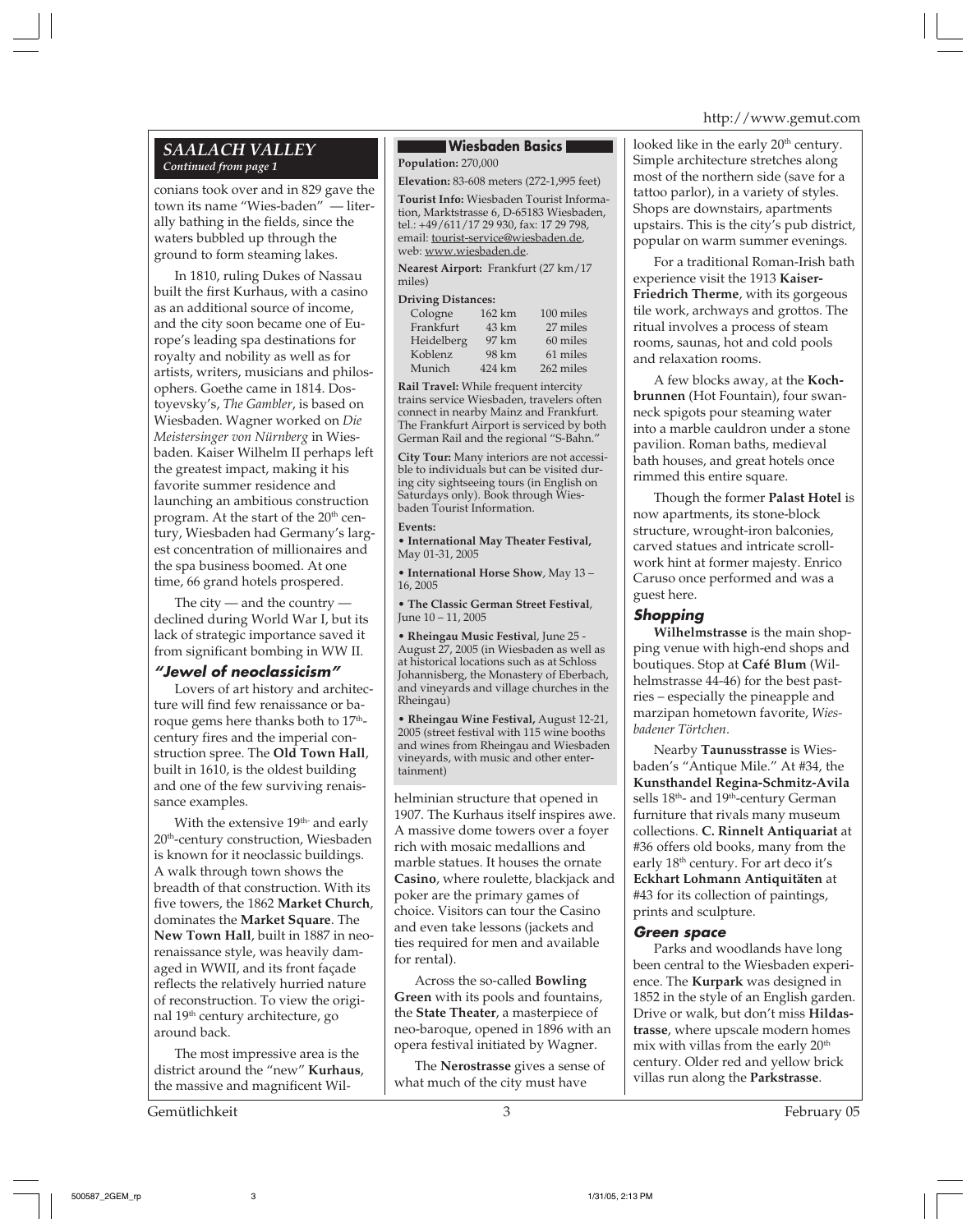The city's **Neroberg Mountain** is accessible via car, on foot, or aboard the **Nerobergbahn** funicular. Built in 1888, it remains a technical achievement, driven entirely by a waterballast counterweight that when full pulls the car up the mountain and when empty allows it to descend.

At the top, note the plain but impressive **Soldiers' Memorial**: giant concrete blocks with bas relief WWI soldiers. On one side they are marching, while on the other they are sprawled in death beneath the words "15,680 *Kameraden*."

#### **Rheingau Gateway**

The great **Rheingau** wine region begins here and stretches north to Rüdesheim between the Rhine and the Taunus Mountains. Worthy of excursions are towns like **Biebrich** and such wine villages as **Eltville**. Great mansions rise from many vineyards and **Schloss Vollrads** and **Schloss Johannisberg** are worth special detours. Vollrads, with its remnants of a 14<sup>th</sup>-century moated castle, is known for award-winning wines, while Johannisberg, where the 89 year-old duchess of Metternich still resides, draws regular dining guests from 100 miles away.

The **Eberbach Monastery**, where the medieval thriller *Name of the Rose* was filmed, is one of Germany's most

#### **Key Websites for the Traveler**

**• www.gemut.com** Gateway site for travelers to Germanic Europe, including car rental, rail passes, hotel bookings, traveler feedback, travel tips and past issues (free access to back issues for subscribers; see log-on info on page 2).

**• www.viamichelin.com** The Michelin database of hotels and restaurants plus great interactive trip planning tools.

**• www.travelgearnow.com** Guidebooks, maps, travel accessories, luggage, all at 10% off for subscribers.

**• www.webflyer.com** Informative frequent flyer forums make this a must for air travelers.

**• bahn.hafas.de/bin/query.exe/en** German rail. Train

- schedules throughout Europe, not just Germany. **• www.sbb.ch/index\_e.htm** Swiss and European rail
- schedules.

**• www.ski-europe.com** Top web resource for skiers with much data on Alpine resorts.

**• www.myswitzerland.com** Website of Switzerland's national tourist authority.

**• www.germany-tourism.de** Germany's national tourist authority.

**• www.austria.info/us** Austria's national tourist authority.

**• http://www.hhog.de** Website for an alliance of historic German cities.

Gemütlichkeit 4 February 2005

extensive medieval complexes and includes a room nearly one-quarter the size of a football field.



Wiesbaden's upscale demographic translates to an unusually high concentration of fine hotels, many offering excellent value.

#### Hotel Schwarzer Bock

**EDITOR'<sup>S</sup> CHOICE** The hotel's 19<sup>th</sup>-century façade was damaged during WWII and repaired quickly — though not very creatively—in the '50s. But the modern and almost bland exterior belies an historic, decorative interior. The lobby's red marble is the same as used in the Empire State Building.

Accessible, friendly and personable, the five-star "Black Ram" has all the amenities, from an indulgent staff to the last details in the spacious, elegant guestrooms.

All rooms were totally refurbished in 1997, and incremental renovations are continuous. Most view the Kochbrunnen Platz or the peaceful inner courtyard, with ivy-draped balconies and walls. To face the courtyard, request numbers 205-224 or 305-324. Rooms 223, 224, 323 and 324 have the widest views. Number 202 is especially large and faces the plaza.

The hotel's elegant **Capricorne Restaurant** is worth a visit if only for its historic private dining rooms. One, the Ingelheimer, contains 16<sup>th</sup>century woodcarvings the hotel purchased from a private collection.

**Contact:** Radisson SAS Schwarzer Bock Hotel, Kranplatz 12, D-65183 Wiesbaden, tel: +49/611/1550, fax 1551 11, email:

Wiesbaden@radissonsas.com, web: www.radissonsas.com.

**Daily Rates:** Singles €105-205, doubles e105-235. Senior discounts of as much as 50 percent are often available for those over 65.

**Ratings:** QUALITY 18/20, VALUE 19/20

#### Fontana Hotel

This excellent three-star value is on a hill adjacent to the Kurpark, about a 15-minute walk from downtown or five minutes by bus. The

ultramodern building is in one of the city's finest residential areas. The 25 guestrooms are spacious and bright, with lots of angles that create alcoves and make the rooms feel more spacious. The best have balconies overlooking the park.

**Contact:** Fontana Hotel, Sonnenberger Strasse 62, D- 65193 Wiesbaden, tel: +49/611/1811/60, fax 1811/666, email: info@fontana.net, web: www.fontana.de

Daily Rates: Singles €75-135, doubles e118-170.

**Ratings:** QUALITY 15/20, VALUE 16/20

#### Nassauer Hof

This grand hotel in the Wilhelminian style was built in 1813 and expanded during the late 19<sup>th</sup>-century spa heyday. Located very near the Kurhaus, its first guests were royalty and nobles.

Though destroyed in WW II, the Nassauer was painstakingly rebuilt in its original style. While still classic in appearance, the interior is more contemporary than the Schwarzer Bock.

There are 169 spacious, elegant rooms over five floors, and even the smallest have lofty ceilings and highend, traditional furnishings. Ask for a room that looks to the Kurhaus and is in the historical wing rather than the more modern north wing, built in 1988. Rooms 401 and 405 are best bets.

The hotel's Michelin-starred restaurant, **Ente**, features Eurasian and Mediterranean cuisine while the less expensive **Orangerie** offers "New German" and international dishes.

In addition to its Estée Lauder Beauty Center, the Nassauer Hof features a top-floor pool fed by the thermal springs. Its arched windows frame the Market Square steeple and the shimmering reflection in the pool.

**Contact:** Hotel Nassauer Hof, Kaiser-Friedrich-Platz 3-4, D-65183 Wiesbaden, tel: +49/611/133-0, fax: 133- 632, email: verkauf2@nassauerhof.de, web: www.nassauer-hof.de Daily Rates: Singles €223-283, doubles  $E273-333$ , excluding breakfast of €22 per person. Weekend rates are generally 35% lower.

**Ratings:** QUALITY 19/20, VALUE 18/20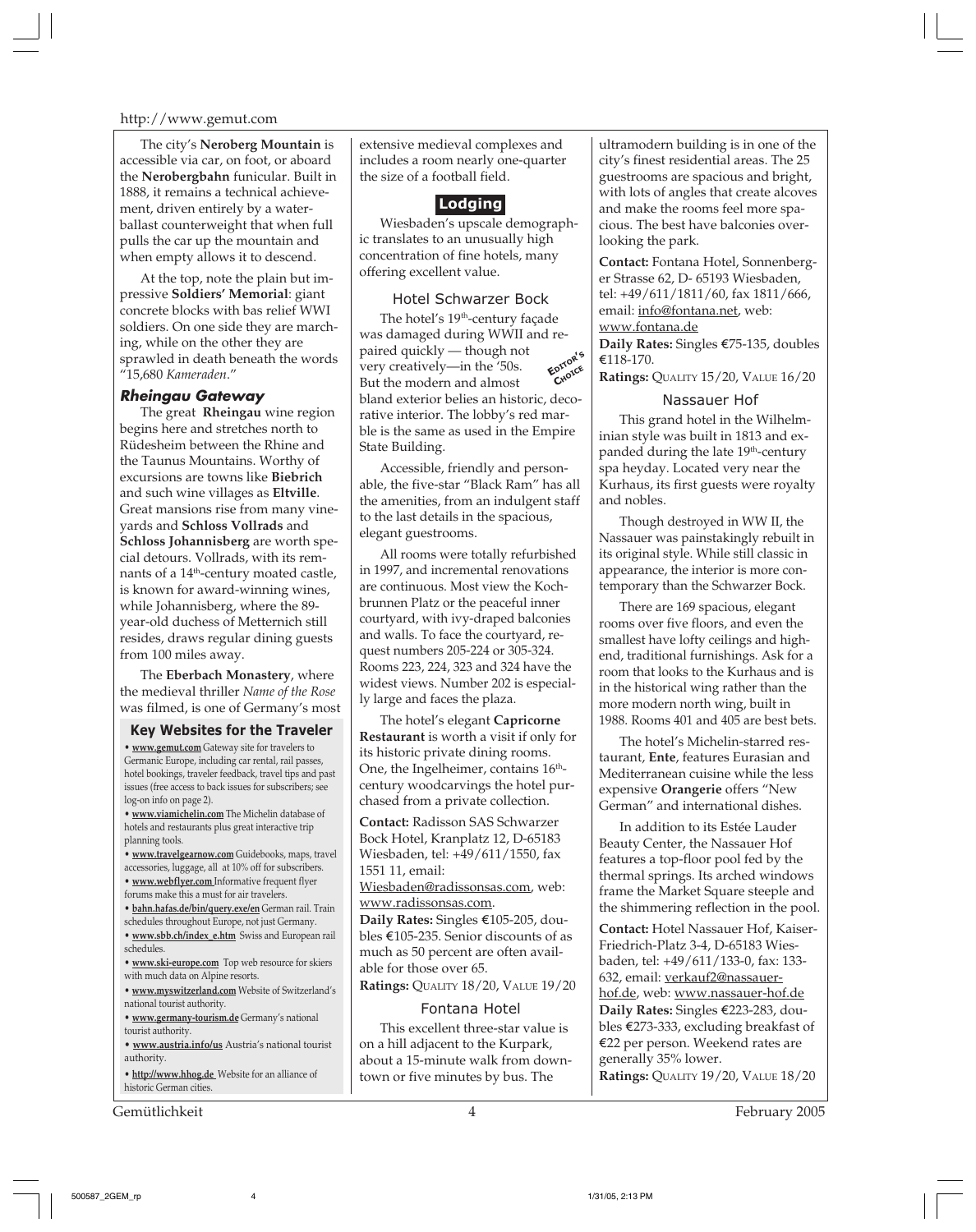#### Trüffel

The four-star Trüffel opened in 2002 as a natural expansion of the gourmet delicatessen and café/ bistro operation of the same name. The target market was the same: a clientele that appreciates quality. **EDITOR'<sup>S</sup> CHOICE**

Designed by Milan architect, Stefano Orsi, the spaces are not only visually appealing but relaxing. Natural materials used include hardwood parquet floors, blends of dark unfinished wood with soft fabrics, and lots of whites, creams and browns. Furnishings were custom designed — from lamps to ceramic, freestanding countertop sinks and wall spigots. Each of the 24 rooms is soundproofed and air-conditioned.

For those who need to stay in touch there are answering machines, faxes, Internet connections and video players. Wireless Internet access is available throughout the facility.

Number 31 is a lower-cost, oversized "comfort" room with a view to the courtyard and a huge modern bath. Room 33, a "premium" room has less view but is huge with a bathroom that in size rivals many guestrooms. Thanks to slanting ceilings, sixth-floor rooms have the best views and coziest atmosphere. Room 61 offers a super look at the Market Church. Rooms 53, 54 and 56 have balconies

**Contact:** Trüffel, Webergasse 6-8, D-65183 Wiesbaden, tel: +49/611/ 99055-0, fax: 99055-55, email: hotel@trueffel.net, web: www.trueffel.net.

Daily Rates: Singles €110-145, doubles e145-195, e20 less per person on weekends.

**Ratings:** QUALITY 17/20, VALUE 17/20

#### Hotel Oranien

The 126-year old Oranien combines a strong hint of Wiesbaden grand-hotel elegance with the familiarity of a small, family-run property. Owners Andrea and Gerald Kink are frequently at the reception desk, and their staff seems equally committed to ensuring guests feel at home. Even during a sold-out period, they recognized and addressed guests by name and responded to every request.

Gemütlichkeit February 05 February 05

There are 85 rooms in two sections, one from the 19<sup>th</sup> century, the other more recent. Rooms are much the same in both, but the older section offers a bit more character especially its hallways. The oversized rooms are tasteful and classic with rich colors and transmit a sense of how a designer might have designed a 1890 room with 2005 materials.

To get a sense of how little the city has changed in the last century, look at the prints on the third floor.

**Contact:** Hotel Oranien, Platter Strasse 2, D-65193 Wiesbaden, tel: +49/611/1882-0, fax: 1882-200, email: info@hotel-oranien.de, web: www.hotel-oranien.de. Hosts: Andrea and Gerald Kink. **Daily Rates:** Singles €105-140, doubles e140-160. On weekends; singles e82.50, doubles e99. **Ratings:** QUALITY 16/20, VALUE 17/20

#### **Sustenance**

#### Wagner im Opelbad

The Bauhaus-style Wagner was built in 1934 as a small restaurant at the Opelbad pool on top of the Neroberg. The interior design and furnishings follow the simple, Bauhaus form-follows-function style: open floor plan, geometric shapes, natural colors, lots of chrome and glass. Even at age 70, the space feels contemporary — but in a 1930s kind of way.

In summer, sit on the wide terrace under white canvas umbrellas and look to the city, the Rhine and the Taunus mountains. At night, watch the lights of the city. Even inside, there are views from every table.

The food is creative, fresh and fun. A huge (and hugely tasty) salad featured figs with prosciutto and mozzarella. A large fig was cut and formed in a floral shape in the center, and ruby-red figs alternated with mozzarella strips between the "petals." All was topped with arugula and golden olive oil. Meat dishes include veal roulade filled with spinach and mozzarella, rumpsteak with shallot sauce, and *dippehas*, a regional specialty of rabbit and pork simmered in their juices and wine, then served with fried polenta. Fish specialties include sautéed shrimp with fresh asparagus and new potatoes, and salmon *tagliatelle* in light cream sauce. Many guests come just for desserts such as hot wild berries with fresh vanilla ice cream or *crème brûlée* with bourbon vanilla ice cream.

Entrées range from  $E12-18$ . With an appetizer, wine and dessert, the check could top €25-30 per person. A lighter bistro menu ranges from  $\epsilon$ 8-13. Or just come in the evening for an aperitif. (There's even a special midnight menu.)

**Contact:** Wagner im Opelbad**,** Auf dem Neroberg 2, D-65193 Wiesbaden, tel: +49/611/52 51 00, fax: 59 95 68, email: info@wagner-gastronomie.de**,** web: http://www.wagnergastronomie.de/

**Ratings:** QUALITY 16/20, VALUE 17/20

#### Trüffel

Though trendy and upscale, Trüffel's Café/Bistro is neither exclusive nor expensive. Health-conscious diners will like the extensive salad entrées and wok dishes. Hurried eaters can rely on the lunch-service guarantee: food in 10 minutes or it's free. The setting is upbeat with lots of windows, mirrors and wood.

A superb market salad consists of three or four varieties of crisp lettuce mixed with radicchio, sliced vegetables, raspberries, persimmons, pears and apples, all in a raspberry dressing. Other attractive choices include salmon-watercress mousse, grilled Mediterranean vegetables with coldpressed olive oil and warmed French goat cheese, tuna carpaccio with salmon tartar and avocado slices, ravioli with truffle filling, coconut soup with garlic and tempura lobster, risotto with fontina cheese and fresh truffles, and veal with mushroom risotto. For dessert, try Thai basil parfait with mango cream and sweet pesto.

At the upstairs Trüffel Restaurant, larger and more elaborate versions of the bistro fare are available as well as an expanded menu. To save money, come during the week for the business lunch, a three-course meal for  $£16.50$  — not cheap but a great value given the quality.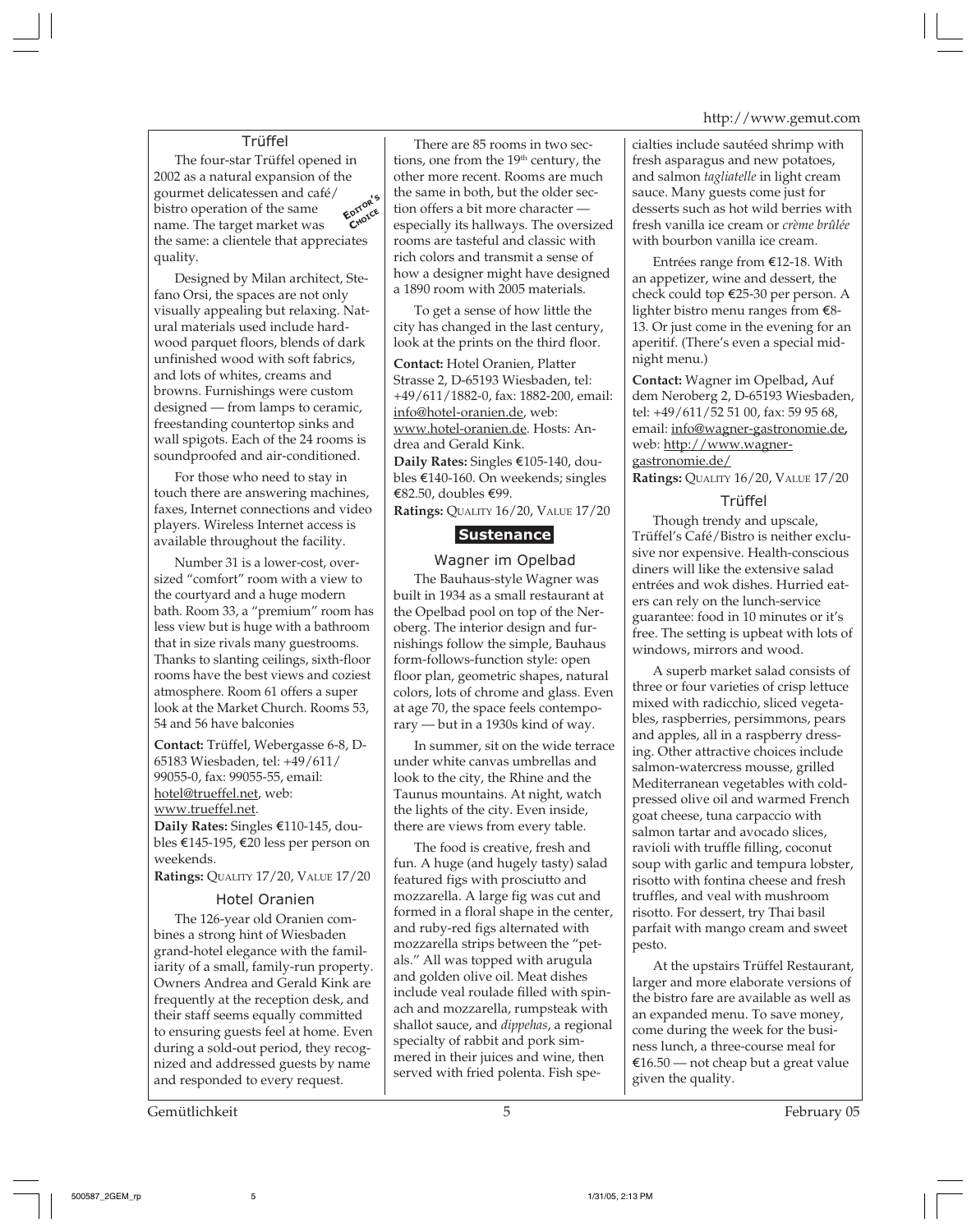Figure on  $\epsilon$ 8-18 per person downstairs, double that upstairs.

**Contact:** Trüffel, Webergasse 6-8, D-65183 Wiesbaden, tel: +49/611/ 99055-0, fax: 99055-55, email: hotel@trueffel.net, web: www.trueffel.net.

**Ratings:** QUALITY: 17/20, VALUE 18/20

#### Käfer's

This Kurhaus restaurant is the social center of Wiesbaden.  $\epsilon^{0}$ <sup>10</sup><sup>10</sup><sup>10</sup> It even draws TV personalities from nearby Frankfurt and politicians make the short walk from the Hessian parliament. A French-style brasserie, Käfer's is as magnificent as the building in which it is housed, with wood-paneled walls and gold leaf and leather trimmed ceilings. Request the less formal and more peaceful Salon des Flacons, sans piano bar. **EDITOR'<sup>S</sup> CHOICE**

The cuisine features exquisite, light Mediterranean dishes with local influences and seasonal ingredients.

After taking our order, the waiter re-set the silverware based on the dishes chosen. Another server arrived with Pellegrino and a platter of fresh breads and doughy pretzels with prosciutto.

 A salmon tartare first course was served atop a giant potato pancake with a dollop of butter and sprigs of dill. The bright pink of the raw fish set off the golden brown of the pancake — crisp on the outside and gooey inside. Rich pumpkin soup, served in a bell jar, followed.

The sea bass entree came encrusted in ground peppercorns and herbs and came with braised spinach. The fish, bathed in a rich brown sauce with capers and chanterelles, was firm and flaky. A sprig of rosemary lent a subtle but not overpowering perfume. This lovely presentation was finished with salad greens clasped in a cucumber ring.

"Wellness platter" sounds much too plain for a dessert that included such berries and fruits as kiwi, grapes, blueberries, and raspberries with mango sorbet in sugar mesh on a giant white ceramic square.

Dinner is served until 2am, and the Sunday brunch is highly recommended. Reservations essential.

Gemütlichkeit 6 February 2005

**Contact:** Käfer's im Kurhaus, Kurhausplatz 1. D-65189 Wiesbaden, tel: +49/611/536/200, fax: 536-222, email: kaefers@spielbankwiesbaden.de, web: www.spielbankwiesbaden.de. **Ratings:** QUALITY 19/20, VALUE 19/20

#### Artes Vinorum

Located off the Palace Square in the former Ratskeller, the Artes Vinorum takes visitors on a short tour of European monasteries. Inspired by wines from their home monastery near Ulm, the restaurant team has created a menu that focuses exclusively on traditional wines made by monks and nuns. There's a history and description of the various monasteries (in German, but the staff is happy to summarize) with suggested dishes from each: from the nearby Abbey of St. Hildegard in Rüdesheim (chicken in Riesling sauce with herbed cream soup starter) to Notre Dame des Neiges in France (snail ragout with fresh garlic and baguette or French cheese plate with baguette).

Come for the wine or enjoy traditional dishes such as boiled beef with horseradish and boiled potatoes, baked Camembert with cranberries, pan-fried pork cutlet with creamed kohlrabi, and grilled rump steak with pepper cream sauce and potato croquettes. Lighter meals are also available. Entrées range from  $\epsilon$ 9-13 and wines from  $\text{\textsterling}2.60\text{-}5.80$  per glass.

The restaurant opened in March 2004 after a full renovation of the cellar space. The vaulted ceilings and neoclassical columns create a bright, open look that defies the cellar setting. Modern chairs, tables and light fixtures complete this pleasant space.

**Contact:** Artes Vinorum, Schlossplatz 6, D-65183 Wiesbaden, tel: +49/611/ 30 00 23, fax: 30 00 24, email: Wiesbaden@DerAndechser.de, web: www.DerAndechser.de/Wiesbaden **Ratings:** QUALITY 15/20, VALUE 15/20

#### *SEEG*

#### *Continued from page 1*

(*ADAC Maxiatlas*, \$23.96 at www.travelessentials.com) of the region will reveal interesting backroads in all directions — note the *Maxiatlas* gives nearby towns Nessel-

wang, Mittelberg, and Rosshaupten the red underline "worth seeing" designation — but one drive springs immediately to mind.

The Drive The route takes in Oberammergau, the Wieskirche, the Ettal Abbey, Linderof Castle and miles of beautiful country roads. From Seeg head straight east to Rosshaupten, then northeast to Lechbruck and on to Steingaden where you will begin to notice signs to the Wieskirche, a three-star Michelin sight.

After you've seen the church, drive back to the main road and turn right toward Wildsteig and Schwaig — both tiny towns — and then right again (south) on highway 23. Pass through Saulgrub. At Oberammergau you may want to stop and take a walk around the town. Just before Ettal, turn right onto the "yellow road" (its color on the map); or you may choose to continue to Ettal and visit the Abbey. With the latter, you'll have to retrace your steps for about a kilometer and this time turn left on to the "yellow road" west toward Linderhof.

After touring the Castle, continue along this gorgeous stretch of road that winds through forest and pasture, under craggy mountain peaks on the left, and finally beside the shore of the Plansee to Reutte, in Austria. It is backroads driving at its finest. From Reutte head north to Füssen and then back to Seeg. Even though it is less than 90 miles, plan a full day to allow time for sightseeing, lunch and photo-ops.

#### The Hotel

The very quiet **Pension Heim** is an exceptionally warm and friendly family-run hotel.

Room Number 20, on the first floor, is on a corner and features a snug sitting area with couch, easy chair, coffee table and TV. Its pleasant balcony, accessible from the bedroom and also from the small, adjacent dressing room, offers a fine view across the valley to the "pre-Alps" beyond Füssen. An oriental rug is laid over the parquet floor and furniture is light wood. The small bath-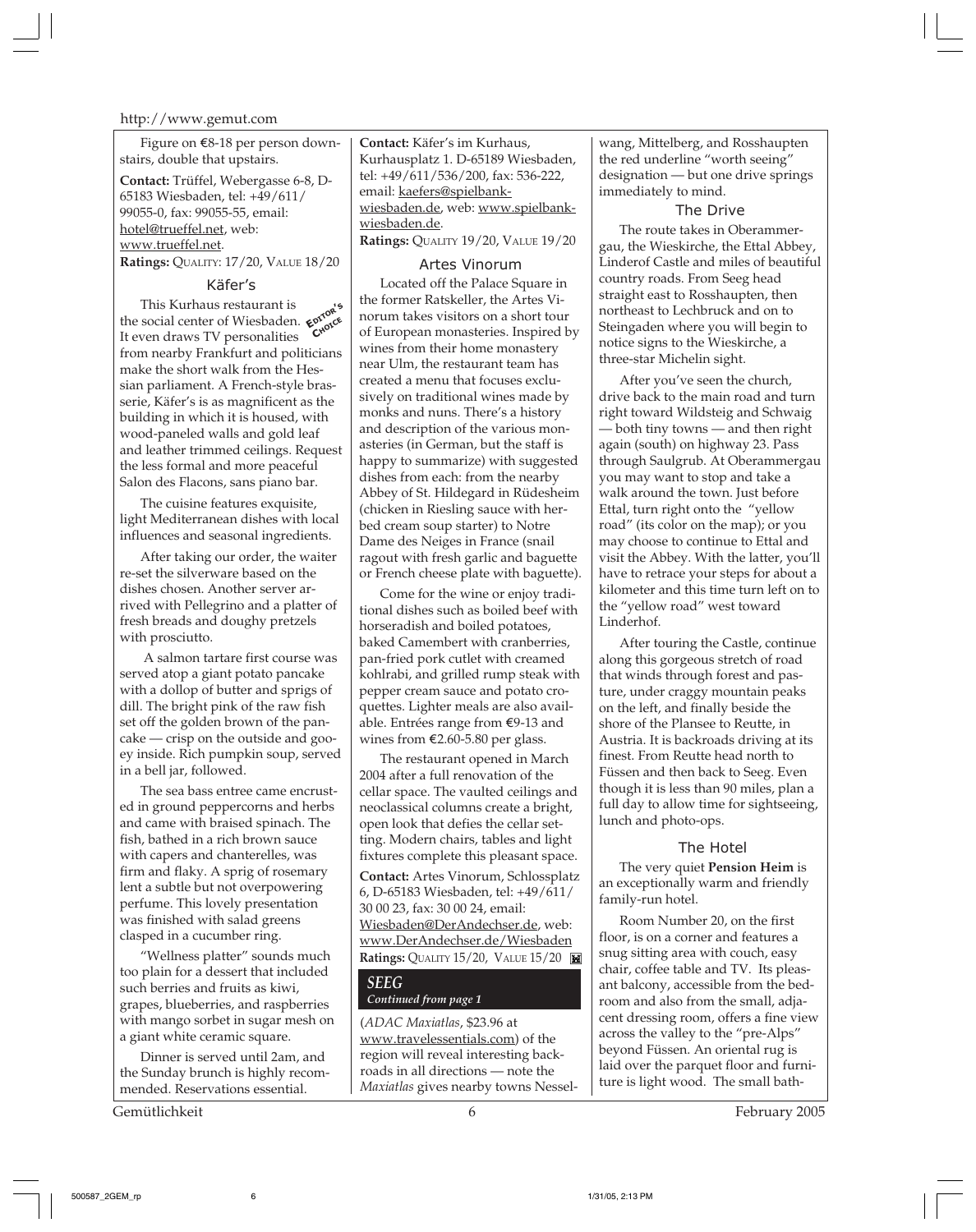#### room has a stall shower.

The breakfast room is on the ground floor and looks out on the garden. There is no lift.

Would that we could tell you about a hotel this good — at this price — in every town.

**Daily Rates:** Singles E36 to E38, doubles  $\epsilon$ 64 to  $\epsilon$ 74. Surcharge of  $\epsilon$ 5 for stays less than 4 days. **Contact:** Pension Heim, Aufmberg 8, D-87637 Seeg, tel. +049/08364/258, email pensionheim@t-online.de, web www.pensionheim.de.

**Rating:** QUALITY 13/20, VALUE 17/20

#### The Restaurant

**Gasthof Hirsch**, by the charming St. Ullrich's church, is a lively "local" where tables are sometimes shared. It is divided into two low-ceilinged rooms; the front is casual with bare wooden tables and the back more formal, with tablecloths, napkins and flowers. There are fabric-covered light fixtures and wood banquettes around the perimeter of both rooms. The deep window wells are filled with indoor plants.

The simple food is delicious. Beef fillet on a skewer — *Spiess* — was bathed in a reduction sauce of the juices and herb butter, and served with French fries and mixed green salad. *Wiener Schnitzel* (E10.8) was crisp and greaseless on the outside, moist on the inside.

Prices tell you this is not a tourist stop. The local Allgäuer Brauhaus beer is E2.3 for half a liter, a small bottle of mineral water costs  $€1.7$  and red wine by the glass ranges from €1.6 to  $€3.6$ .

One day a couple of years ago, we dropped in for a light, late lunch and divided a wurst salad; a great dish consisting of a generous portion of thin slices of light pink wurst and a stack of sliced onions all in a vinegar dressing and served with dark bread. It was raining hard outside so we lingered over beer and tea, reading our books into the late afternoon. The *Stammtisch* was full of grizzled road workers also driven indoors by the rain, as were three touring bicyclists at another table. The day barman,

who joined the workers in their beer, was watchful if we needed a refill of tea or beer but it was clear we were welcome to stay as long as we wished, regardless of whether or not we continued to spend our money.

**Contact:** Gasthhof Hirsch, Kirchplatz 3, tel. +49/08364/353.

**Rating:** QUALITY 13/20, VALUE 15/20

### **Readers' Forum**

#### **Petrisberg Visit is Bittersweet**

Wanted to tell you and members briefly about recent trip and a stay at our favorite **Hotel Petrisberg** (tel. +49/651/4640, web www.hotelpetrisberg.de, email info@hotelpetrisberg.de) in Trier, with family Pantenburg. They still are well and remain at the top of our list for both their hotel and their personal attention. We arrived with a gift as we always do for Helmut and Wolfgang, and were distressed to be told by them upon arrival that their older brother had just passed away a few days ago. We immediately advised them that we would arrange rooms elsewhere as we would understand their grief and perhaps reluctance to have to accommodate guests at this time. They replied "absolutely not, you are our guests and we will not have it changed."

They were holding services for the brother on our third and last day, and we told them that we would have breakfast as early as they wanted since they were preparing for a huge family gathering at the hotel that same day. Again, they insisted on business as usual, and much to our surprise, greeted us upon departure with gifts for my wife and me, my daughter and son-in-law and a wrapped present for my two granddaughters who were all with us. It was very emotional, and when we finished handshakes and good-byes, there was for the first time in over 10 years of visits, hugs all around and the entire family walked us to the cars and stood on the entrance porch to wave good bye.

There cannot be a better place to visit and relax and enjoy true German hospitality than at the Pantenburgs' Hotel Petrisberg in Trier. And to

think, you put us onto their hotel 10 years ago.

Finally, upon visiting Heidelberg, again an annual rite, for the first time we stayed at the **Hollander Hof Hotel** (tel. +49/6221/6050-0, email info@hollaender-hof.de, web www.hollaender-hof.de) at the *Alte Brücke* in Old Heidelberg. We have never enjoyed a Heidelberg hotel of any type, from the **Europa** to the **Zum Ritter** to the **Hirschgasse**, any more than this one. Very mid-price, jr. suite for E165 Euro, ask for number 452.

> COLIN MCGOWAN VIA EMAIL

#### **Buy a Phone in Switzerland**

This information is from my own experience — which cost me \$250 this past September in Switzerland.

Want a cell phone in Switzerland? Go to the Swisscom store in the Zürich Airport (open 8am-8pm, 7 days). For CHF 99 (about \$83), you can get a phone that will work anywhere in Europe and a SIM card with your own Swiss phone number and CHF 25 in talk time. Rates for calls within Switzerland will be the local rates the Swiss pay. Incoming calls are free. You will need your passport to register the SIM card, and you will have to pick a language — German, French or Italian — for Swisscom. Don't worry, the default language for all phones is English! And the Swisscom people speak English, too. Just take a number when you go into the store, and wait until they call it out. You can add money to your SIM easily, by credit card or Swisscom card, as long as you are in the country. Your number will remain valid for one year from your last purchase of talk time.

The "Poste" or Post Office also sells phones, and you will find that Orange and Sunrise also have shops at the airport. If you want to bring a phone from home, it has to be a "triband" phone, because Europe uses a different frequency than the US. It also has to be "unlocked," which means not only must it accept another SIM card, but your carrier must authorize the use of a competitor's SIM. Check with your carrier before

Gemütlichkeit February 05